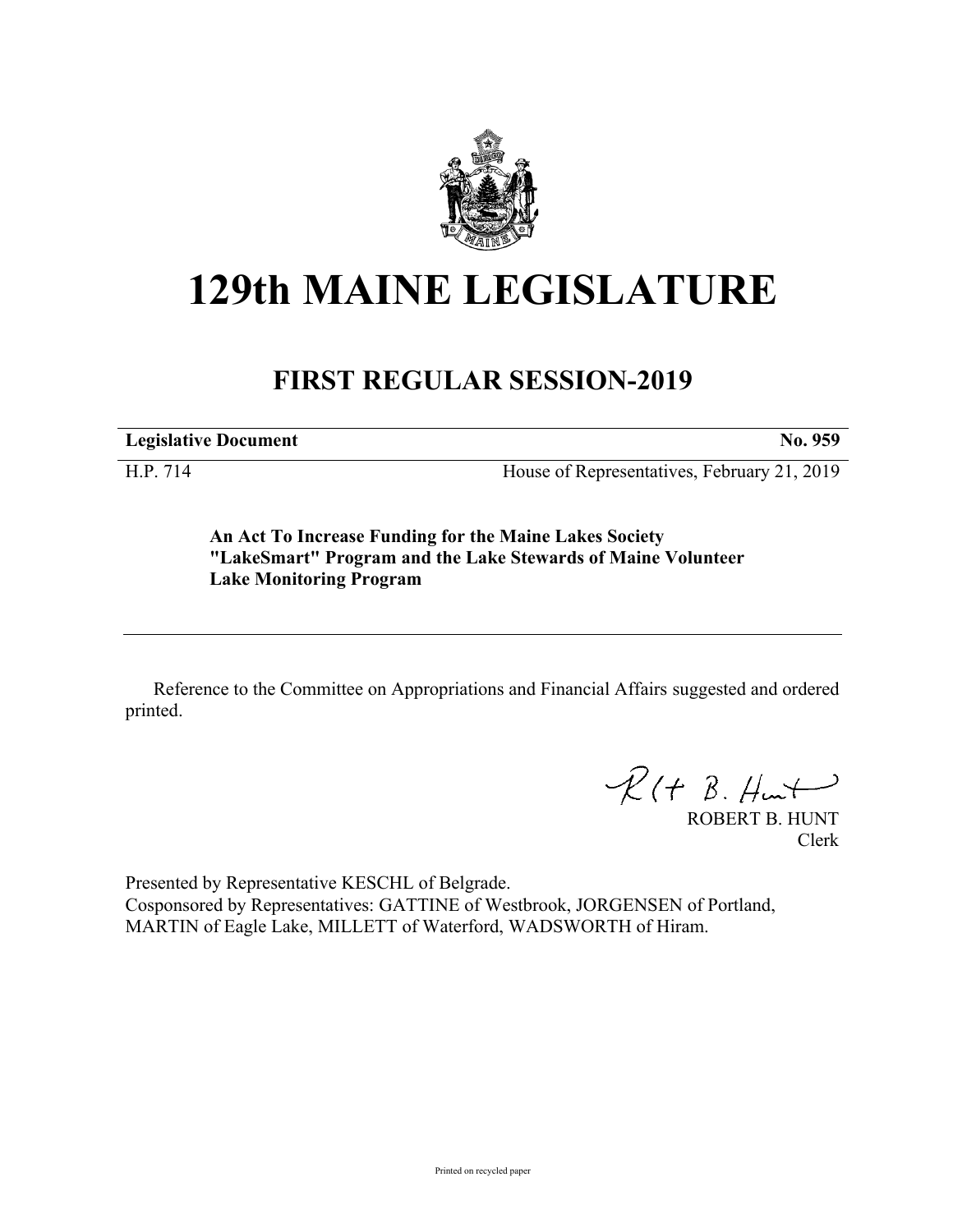| 1                   | Be it enacted by the People of the State of Maine as follows:                                                                                 |                      |                      |  |  |
|---------------------|-----------------------------------------------------------------------------------------------------------------------------------------------|----------------------|----------------------|--|--|
| $\overline{2}$<br>3 | Sec. 1. Appropriations and allocations. The following appropriations and<br>allocations are made.                                             |                      |                      |  |  |
| 4                   | ENVIRONMENTAL PROTECTION, DEPARTMENT OF                                                                                                       |                      |                      |  |  |
| 5                   | <b>Water Quality 0248</b>                                                                                                                     |                      |                      |  |  |
| 6<br>7              | Initiative: Provides ongoing funds to increase funding for grants to the Lake Stewards of<br>Maine for the volunteer lake monitoring program. |                      |                      |  |  |
| 8                   |                                                                                                                                               |                      |                      |  |  |
| 9<br>10<br>11       | <b>GENERAL FUND</b><br>All Other                                                                                                              | 2019-20<br>\$100,000 | 2020-21<br>\$100,000 |  |  |
| 12                  | <b>GENERAL FUND TOTAL</b>                                                                                                                     | \$100,000            | \$100,000            |  |  |
| 13                  | <b>Water Quality 0248</b>                                                                                                                     |                      |                      |  |  |
| 14<br>15            | Initiative: Provides ongoing funds to increase funding for grants to the Maine Lakes<br>Society for the "LakeSmart" education program.        |                      |                      |  |  |
| 16                  |                                                                                                                                               |                      |                      |  |  |
| 17<br>18            | <b>GENERAL FUND</b><br>All Other                                                                                                              | 2019-20<br>\$100,000 | 2020-21<br>\$100,000 |  |  |
| 19<br>20            | <b>GENERAL FUND TOTAL</b>                                                                                                                     | \$100,000            | \$100,000            |  |  |
| 21                  |                                                                                                                                               |                      |                      |  |  |
| 22                  | <b>ENVIRONMENTAL PROTECTION,</b>                                                                                                              |                      |                      |  |  |
| 23                  | <b>DEPARTMENT OF</b>                                                                                                                          |                      |                      |  |  |
| 24                  | <b>DEPARTMENT TOTALS</b>                                                                                                                      | 2019-20              | 2020-21              |  |  |
| 25                  | <b>GENERAL FUND</b>                                                                                                                           |                      |                      |  |  |
| 26<br>27            |                                                                                                                                               | \$200,000            | \$200,000            |  |  |
| 28                  | <b>DEPARTMENT TOTAL - ALL FUNDS</b>                                                                                                           | \$200,000            | \$200,000            |  |  |
| 29<br>30            | <b>NEW</b><br><b>ENGLAND</b><br><b>INTERSTATE</b><br><b>WATER</b><br><b>COMMISSION</b>                                                        | <b>POLLUTION</b>     | <b>CONTROL</b>       |  |  |
| 31                  | <b>Maine Joint Environmental Training Coordinating Committee 0980</b>                                                                         |                      |                      |  |  |
| 32<br>33            | Initiative: Provides ongoing funds to increase funding for pollution control training<br>programs.                                            |                      |                      |  |  |
| 34                  |                                                                                                                                               |                      |                      |  |  |